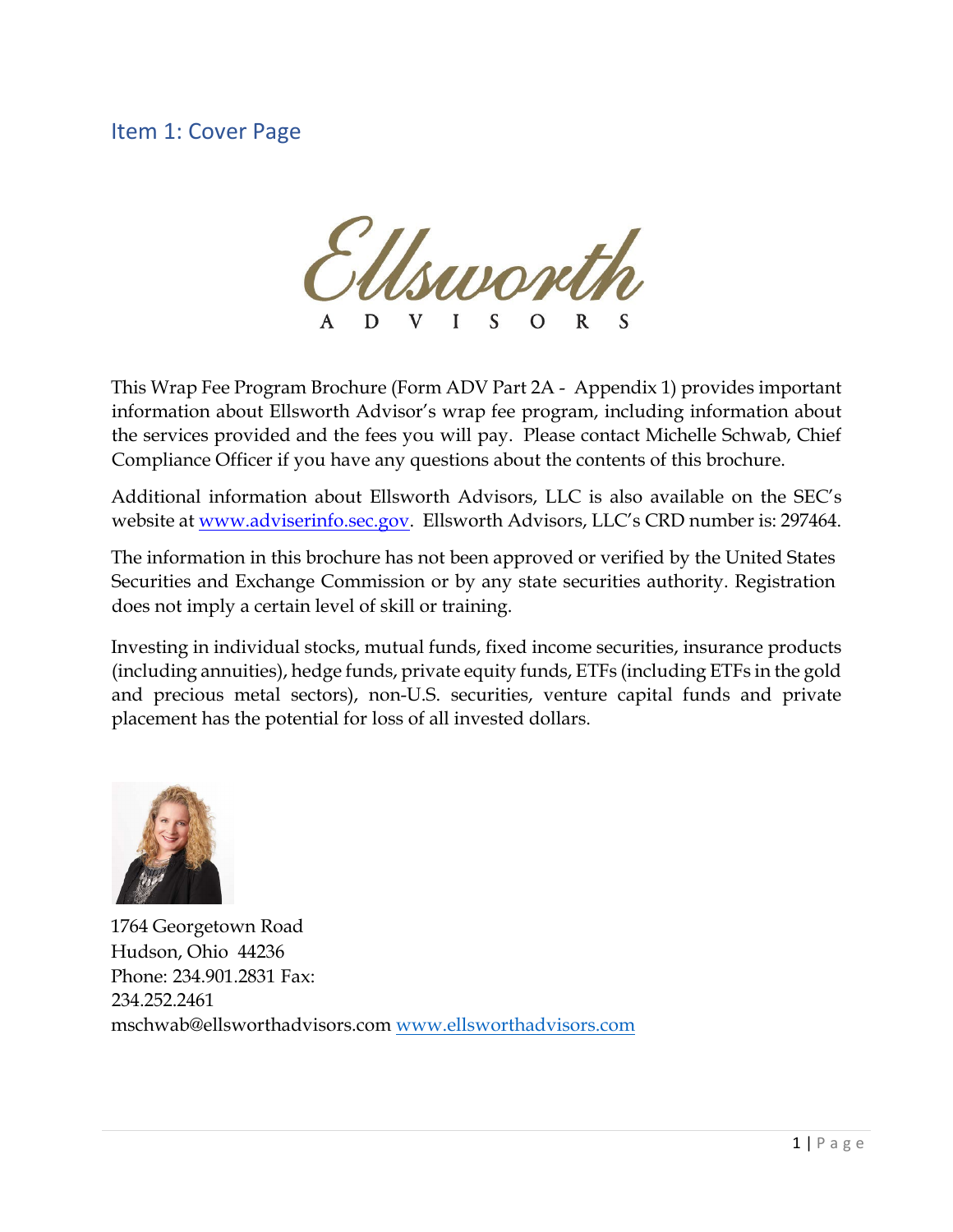# <span id="page-1-0"></span>Item 2: Material Changes

There are no material changes in this brochure from the last annual updating amendment to this Wrap Fee Program Brochure on 03/15/2021. Material changes relate to Ellsworth Advisors, LLC's policies, practices, or conflicts of interests only.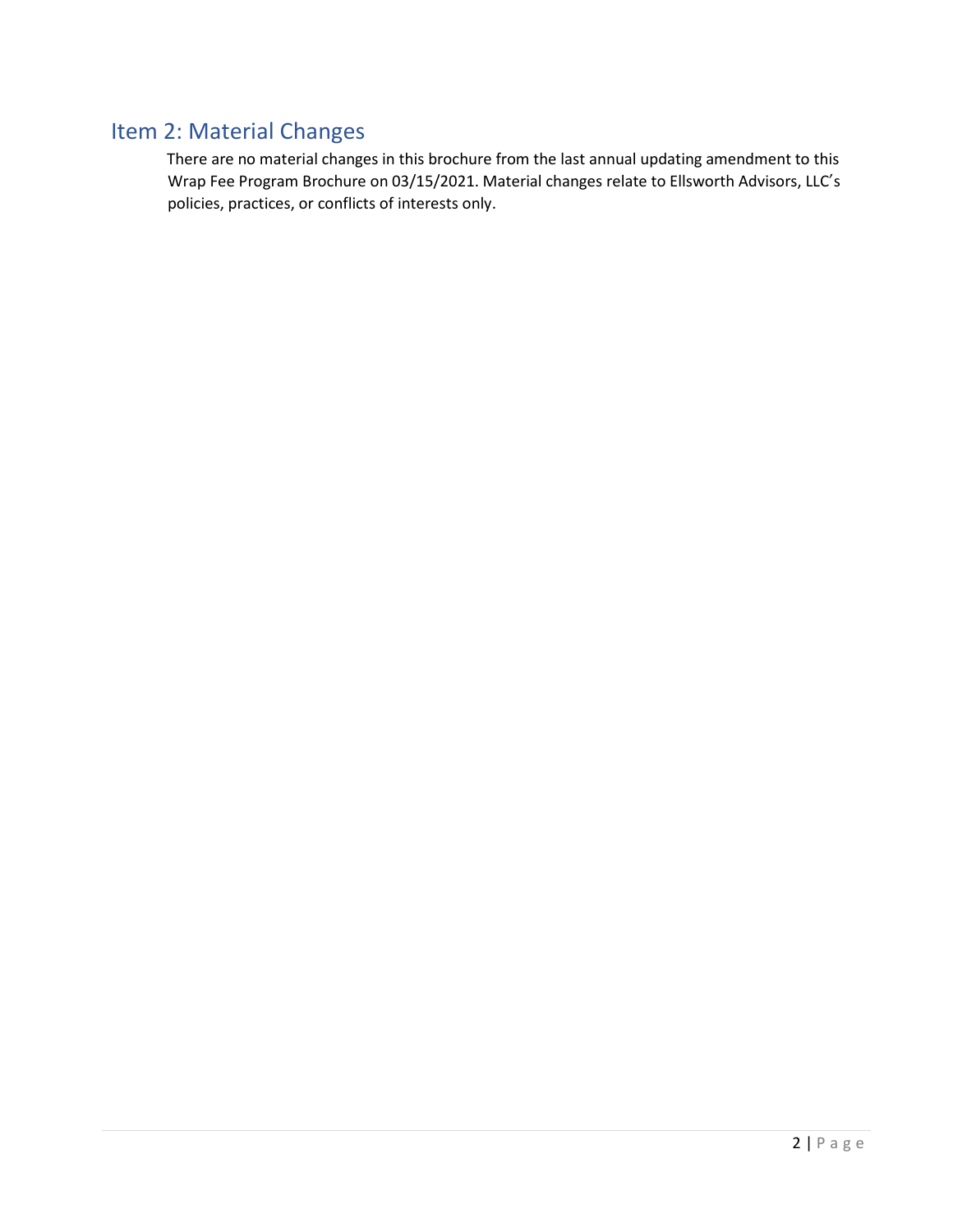# Item 3: Table of Contents

| Registration as a Futures Commission Merchant, Commodity Pool Operator, or Commodity Trading        |  |
|-----------------------------------------------------------------------------------------------------|--|
| Registration Relationships Material to this Advisory Business and Possible Conflicts of Interests 9 |  |
| Selection of Other Advisors or Managers and How This Adviser is Compensated for Those Selections    |  |
|                                                                                                     |  |
|                                                                                                     |  |
|                                                                                                     |  |
|                                                                                                     |  |
|                                                                                                     |  |
|                                                                                                     |  |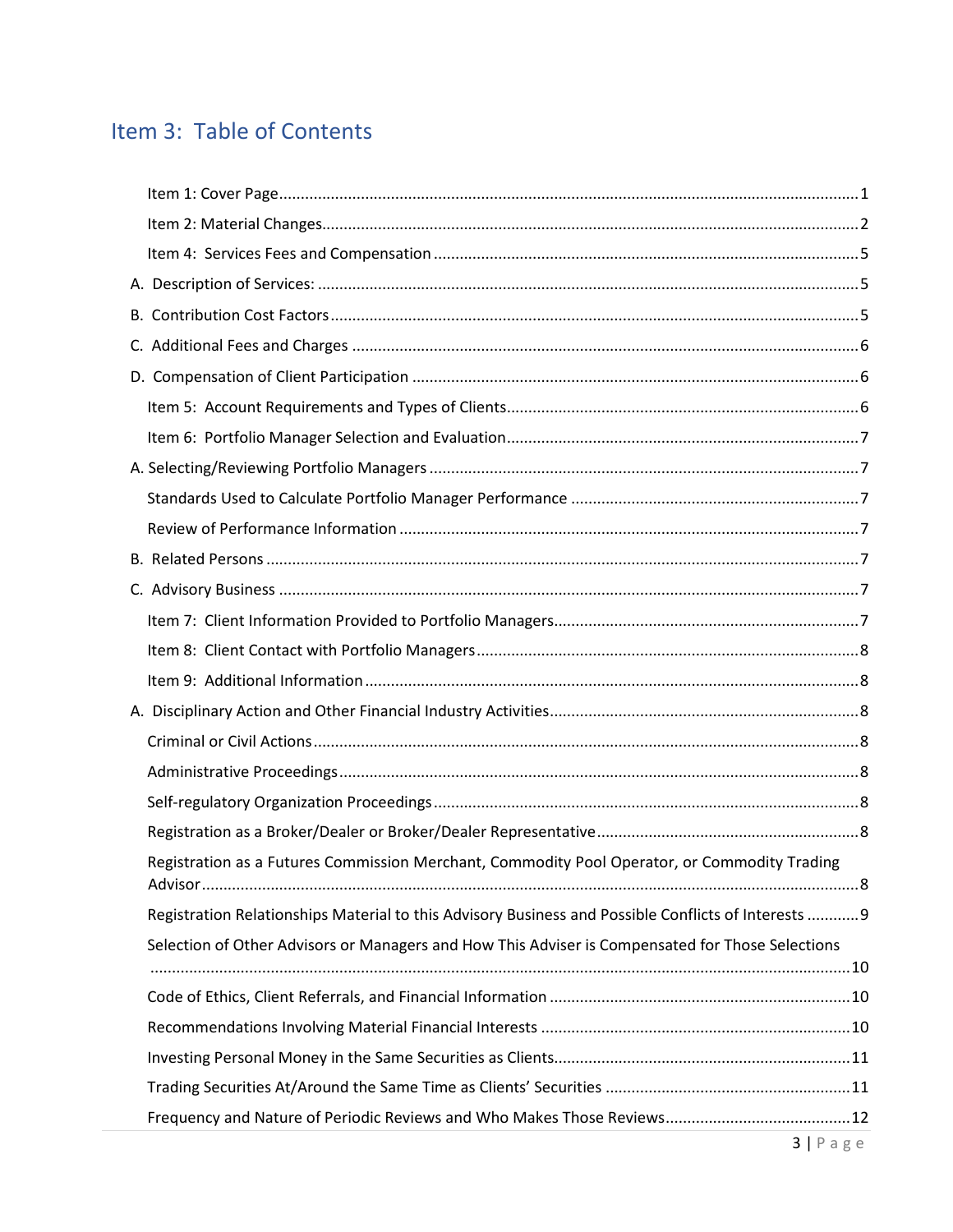| Economic Benefits Provided by Third Parties for Advice Rendered to Clients (Includes Sales Awards   |  |
|-----------------------------------------------------------------------------------------------------|--|
|                                                                                                     |  |
|                                                                                                     |  |
| Financial Conditions Reasonably Likely to Impair Ability to Meet Contractual Commitments to Clients |  |
|                                                                                                     |  |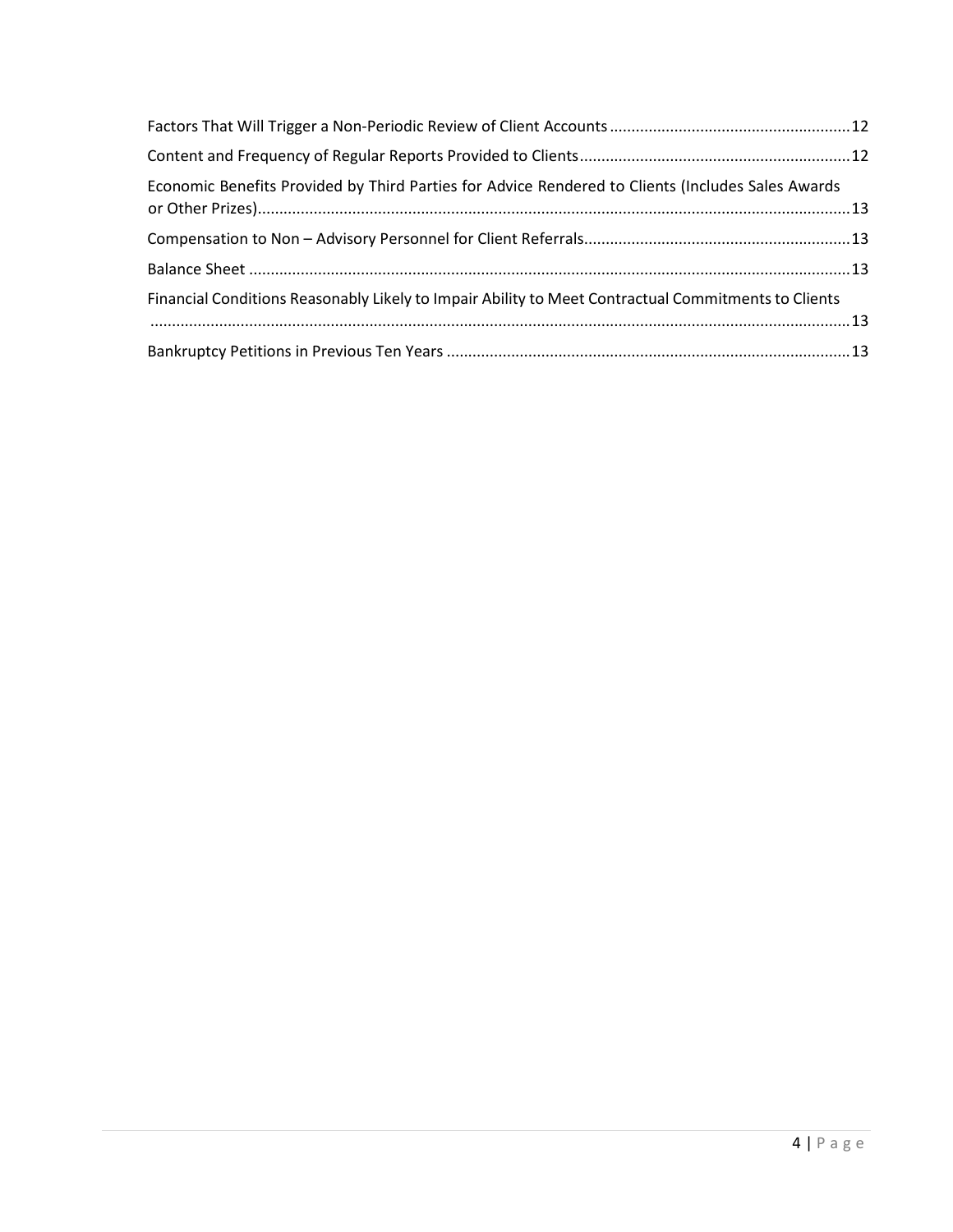# <span id="page-4-0"></span>Item 4: Services Fees and Compensation

Ellsworth Advisors, LLC (*"Advisor"*) offers the following services to advisory clients (*"Client"*):

### <span id="page-4-1"></span>A. Description of Services:

Advisor participates in and sponsors a wrap fee program, Ellsworth Advisors, LLC Wrap Fee Program (*"Advisory Wrap Fee Program"*). Advisor will direct the securities to be bought or sold, the share or dollar amount of securities to be bought or sold, and when the securities will be bought or sold*.* 

Client will be charged the Advisory Fee memorialized in the Investment Management Agreement (*"Agreement"*) and Advisor will cover most transaction fees. The fees not included in Advisory Fees are detailed in Section 3 (Additional Fees and Charges) of the Agreement.

Accounts participating in the wrap fee program are not charged higher advisory fees based on trading activity.

All assets in a Client Managed Account will be charged the same fee. The fee is negotiable, and the maximum is 1.00% on an annual basis. The final fee is documented in the Schedule A of the Agreement.

To calculate the monthly fees, Advisor uses the average daily balance in the client's account throughout the billing period for purposes of determining the market value of the assets. This market value is used to calculate the monthly fees by multiplying the average daily balance by the negotiated fee divided by the number of days in the billing period.

#### (Average daily balance market value) x (negotiated annual fee) (days in the billing month)

With the client's written permission, Advisor deducts fees directly from the client's account(s). Fees are deducted monthly and in arrears. All of the fees collected are kept by Advisor as the portfolio manager.

### <span id="page-4-2"></span>B. Contribution Cost Factors

The program may cost the client more or less than purchasing such services separately. There are several factors that bear upon the relative cost of the program:

- including the trading activity in the client's account,
- the adviser's ability to aggregate trades, and
- <span id="page-4-3"></span>• the cost of the services if provided separately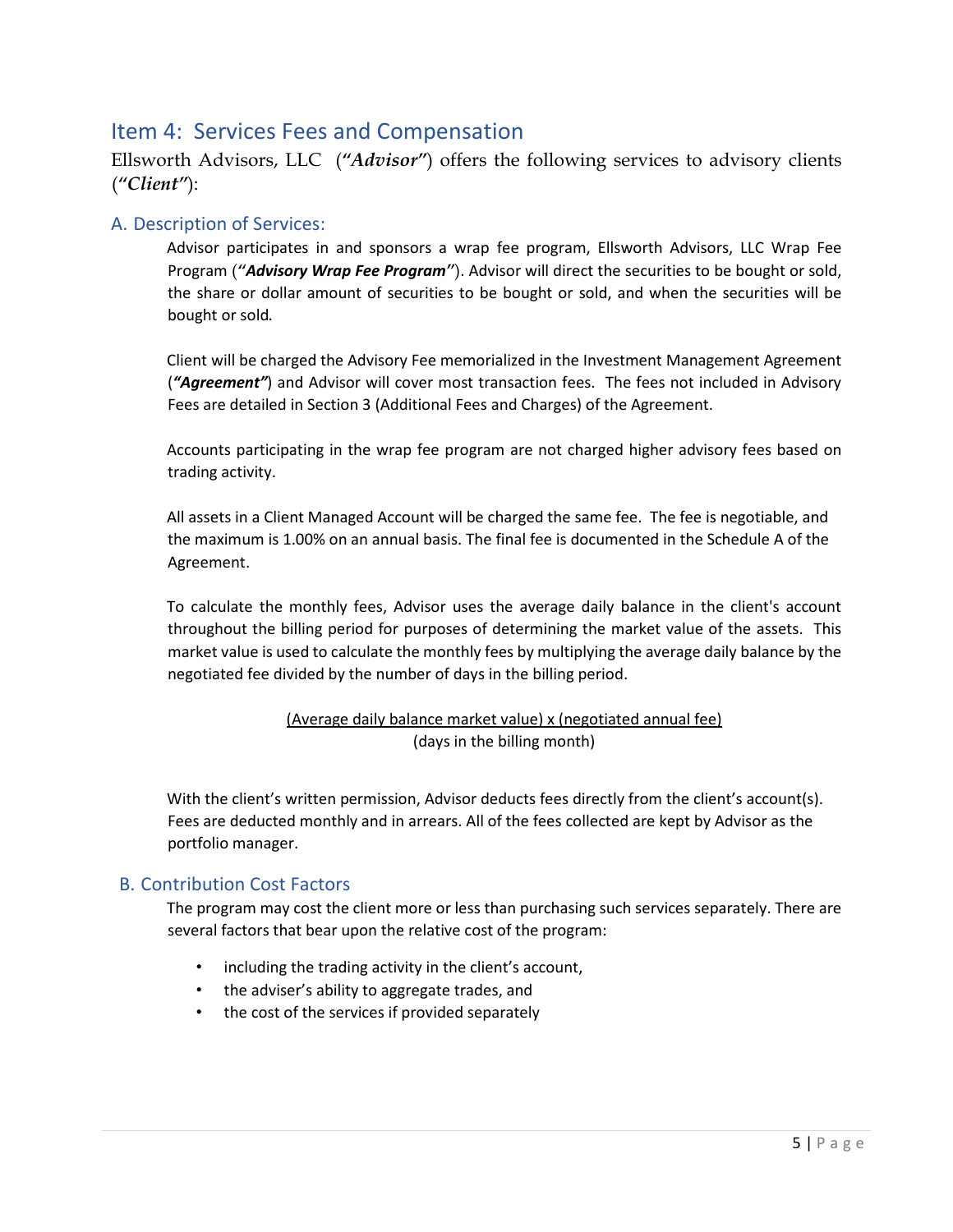## C. Additional Fees and Charges

Client understands that additional fees or charges may result from maintenance of, or trading within, the Managed Account. Client understands and agrees that any additional fees, charges, or expenses resulting from maintenance of, or trading within, the Managed Account not covered by the wrap fee shall be the sole responsibility of the Client.

Examples of additional fees not included in the wrap fee and paid for separately by the Client are, but not limited to, the following:

- 1) margin costs,
- 2) charges imposed directly by a mutual fund or exchange traded fund, 3) deferred sales charges,
- 4) odd-lot differentials,
- 5) transfer taxes,
- 6) ADR fees,
- 7) trading expenses,
- 8) administrative fees,
- 9) transfer out fees and other fees, and
- 10) taxes on brokerage accounts and securities transactions.

These fees and expenses are collected by Custodian and are not paid to Advisor.

#### <span id="page-5-0"></span>D. Compensation of Client Participation

Neither Advisor, nor any representatives of Advisor, receive any additional compensation beyond Advisory Fees for client's participation in the Advisory Wrap Fee Program. However, compensation received may be more than what would have been received if Client paid separately for investment advice, brokerage, and other services.

This creates a conflict of interest because Advisor may have a financial incentive to recommend the Advisory Wrap Fee Program to clients. This conflict cannot be mitigated.

## <span id="page-5-1"></span>Item 5: Account Requirements and Types of Clients

Although Advisor can choose who may become a client, there are no requirements or account minimums for any of Advisors services.

Advisor generally provides the Advisory Wrap Fee Program to the following types of clients:

- Individuals
- High-Net-Worth Individuals
- Corporations or Other Businesses
- Pension and Profit Sharing Plans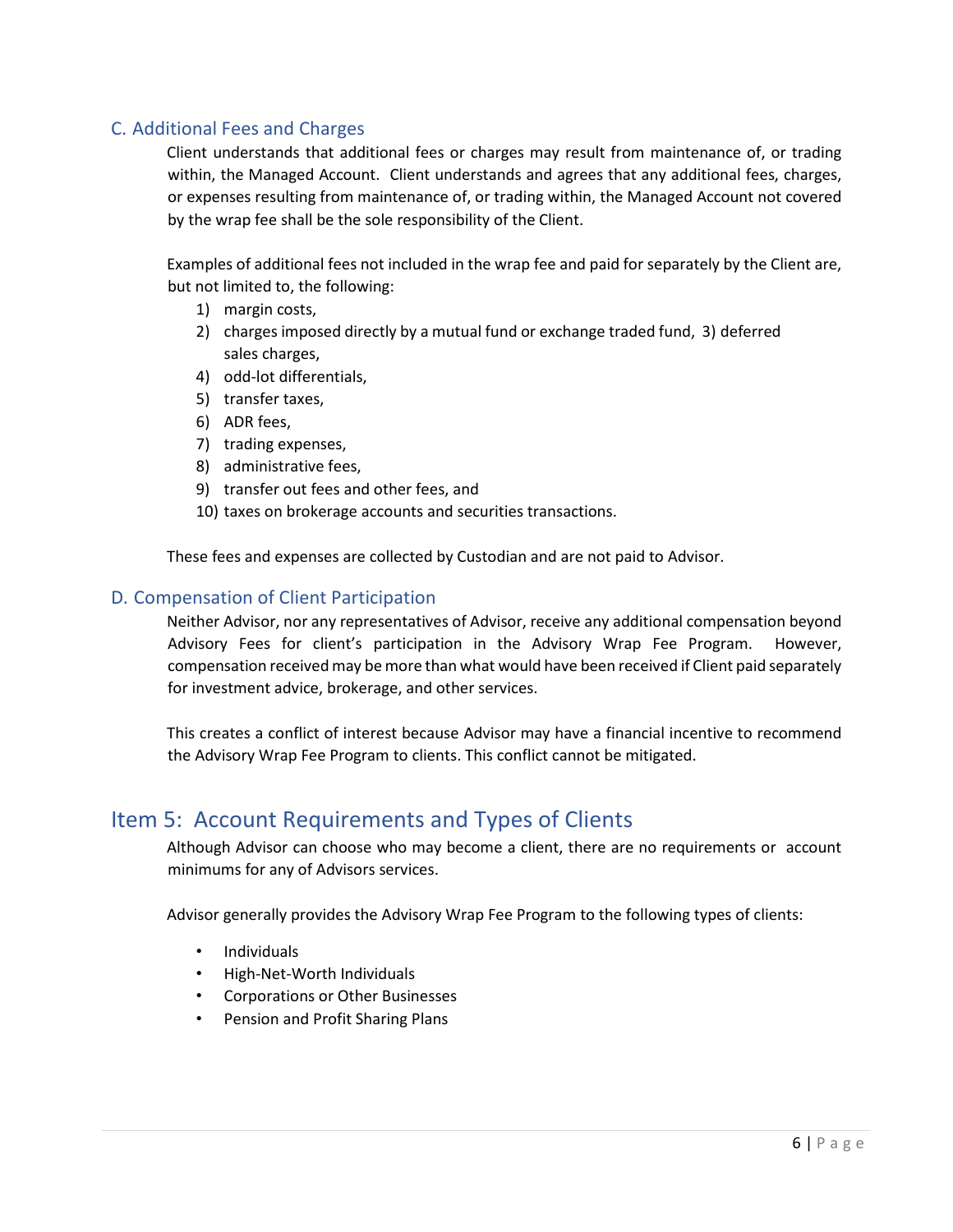# <span id="page-6-0"></span>Item 6: Portfolio Manager Selection and Evaluation

### <span id="page-6-1"></span>A. Selecting/Reviewing Portfolio Managers

Advisor will not select any outside portfolio managers for management of the Advisory Wrap Fee Program. Advisor will be the sole portfolio manager for the Advisory Wrap Fee Program.

#### <span id="page-6-2"></span>Standards Used to Calculate Portfolio Manager Performance

Industry standards are used to calculate portfolio manager performance.

#### <span id="page-6-3"></span>Review of Performance Information

Orion Advisors reviews the performance information to determine and verify its accuracy and compliance with presentation standards. The performance information is received monthly from Orion Advisors and is reviewed by Advisor

#### <span id="page-6-4"></span>B. Related Persons

Advisor and its personnel serve as the portfolio managers for all Advisory Wrap Fee Program accounts (*"Managed Accounts"*). This is a conflict of interest because no outside adviser assesses Advisors management of the Advisory Wrap Fee Program. However, Advisor mitigates this conflict by acting in its clients' best interest consistent with its fiduciary duty as sponsor and portfolio manager of the wrap fee program.

#### <span id="page-6-5"></span>C. Advisory Business

Advisor offers portfolio management services to Advisory Wrap Fee Program participants as discussed in Item 4 above. Please refer to our Ellsworth Advisors, LLC Firm Brochure (Form ADV Part 2A) for details on the other services provided by Advisor.

# <span id="page-6-6"></span>Item 7: Client Information Provided to Portfolio Managers

All client information material to managing the portfolio is provided to the portfolio manager in the form of the Investment Policy Statement. The portfolio manager has access to that information as it changes and is updated.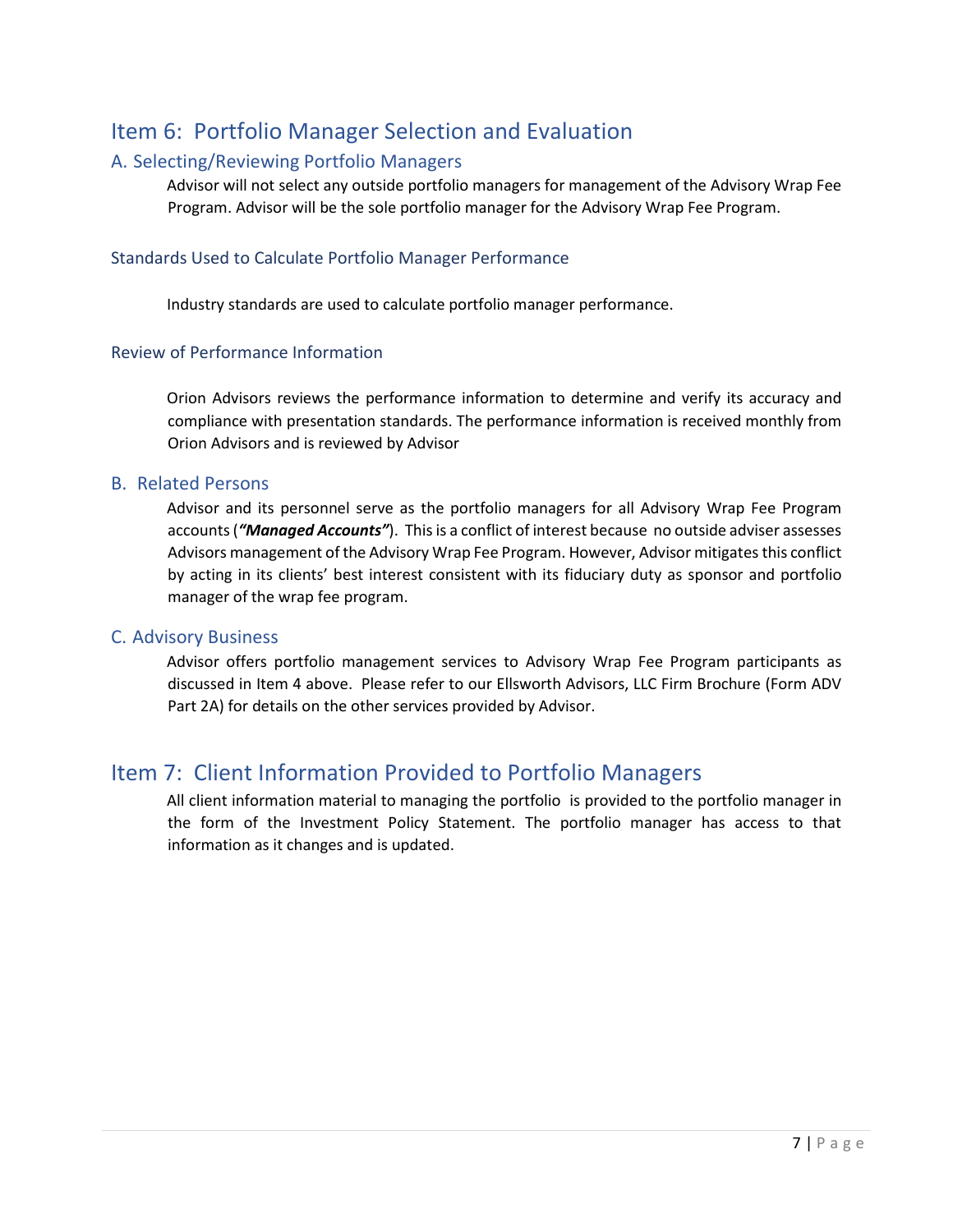# <span id="page-7-0"></span>Item 8: Client Contact with Portfolio Managers

Advisor places no restrictions on Client ability to contact its portfolio managers. Advisor's Managing Director, Kelly Kuennen, can be contacted during regular business hours.



Kelly M. Kuennen, CFP® 1764 Georgetown Road Hudson, OH 44236 kkuennen@ellsworthadvisors.com (234) 200-0703

# <span id="page-7-1"></span>Item 9: Additional Information

### <span id="page-7-2"></span>A. Disciplinary Action and Other Financial Industry Activities

#### <span id="page-7-3"></span>Criminal or Civil Actions

There are no criminal or civil actions to report.

#### <span id="page-7-4"></span>Administrative Proceedings

There are no administrative proceedings to report.

#### <span id="page-7-5"></span>Self-regulatory Organization Proceedings

There are no self-regulatory organization proceedings to report.

#### <span id="page-7-6"></span>Registration as a Broker/Dealer or Broker/Dealer Representative

Neither Advisor nor its representatives are registered as, or have pending applications to become, a broker/dealer or a representative of a broker/dealer.

#### <span id="page-7-7"></span>Registration as a Futures Commission Merchant, Commodity Pool Operator, or Commodity

#### <span id="page-7-8"></span>Trading Advisor

Neither Advisor nor its representatives are registered as or have pending applications to become a Futures Commission Merchant, Commodity Pool Operator, or Commodity Trading Advisor.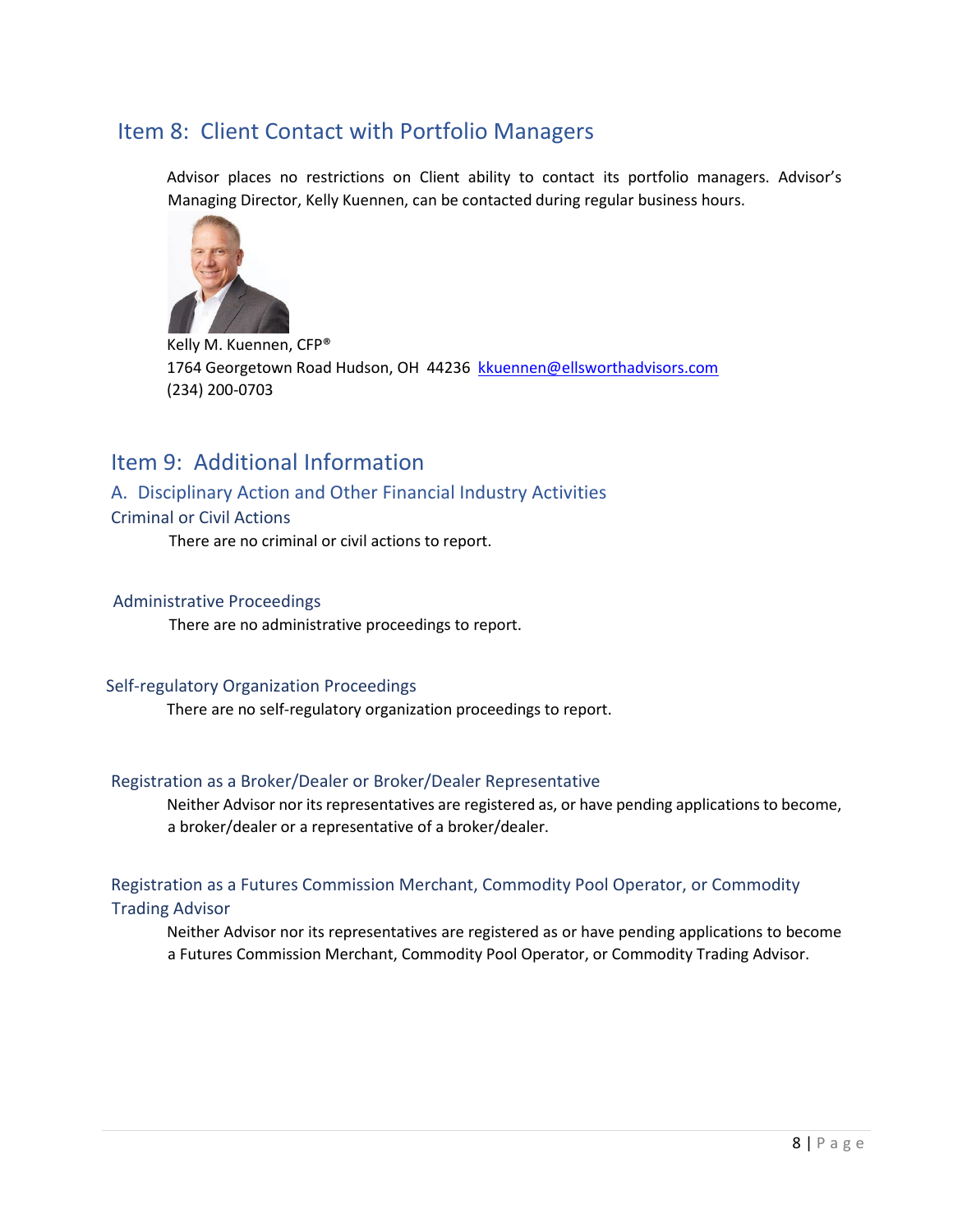#### Registration Relationships Material to this Advisory Business and Possible Conflicts of Interests

Advisor is an insurance licensed agency for Accident & Health, Life. Representatives of Advisor, who are properly licensed, will offer clients advice or products from these activities.

Clients should be aware that insurance products pay a commission or other compensation that is not included in the Advisory Fee. Commissionable products create a conflict of interest because the Advisor would receive additional compensation above Advisory Fees. To mitigate this conflict, Advisor will always act in the best interest of its clients. Additionally, clients always have the option to purchase Advisor recommended products through other brokers or agents that are not affiliated with Advisor.

Timothy Clepper is President of Kaulig Companies Ltd., a single member family office, and Kaulig Capital, LLC, the private investment arm of Kaulig Companies Ltd. Kaulig Capital, LLC, Kaulig Companies Ltd., and Advisor are under joint ownership; therefore, Timothy Banks Clepper's role with both the Kaulig companies and Advisor could result in a conflict of interest. To mitigate this conflict, Advisor will always act in the best interest of its clients.

Kaulig Capital, LLC researches private equity and real estate opportunities (*"Alternative Investments"*) for the benefit of Matthew Kaulig, the indirect owner of Advisor. Kaulig Capital may receive financial benefits for raising additional capital for Alternative Investment. This creates a conflict of interest. To mitigate this conflict, Advisor will always act in the best interest of its clients. Additionally, Advisor's discretion does not include Alternative Investments and clients need to agree on a case-by-case basis whether or not to invest. Clients always have the option to purchase Advisor recommended products through other brokers or agents that are not affiliated with Advisor.

<span id="page-8-0"></span>Cameron Shields Miele is a Chief Executive Officer of several scalloping companies. Cameron Shield Miele provided a private equity opportunity to some clients. This creates a conflict of interest. Advisor mitigates this conflict by always acting in the best interest of its clients. Additionally, clients always have the option to purchase Advisor recommended products through other brokers or agents that are not affiliated with Advisor.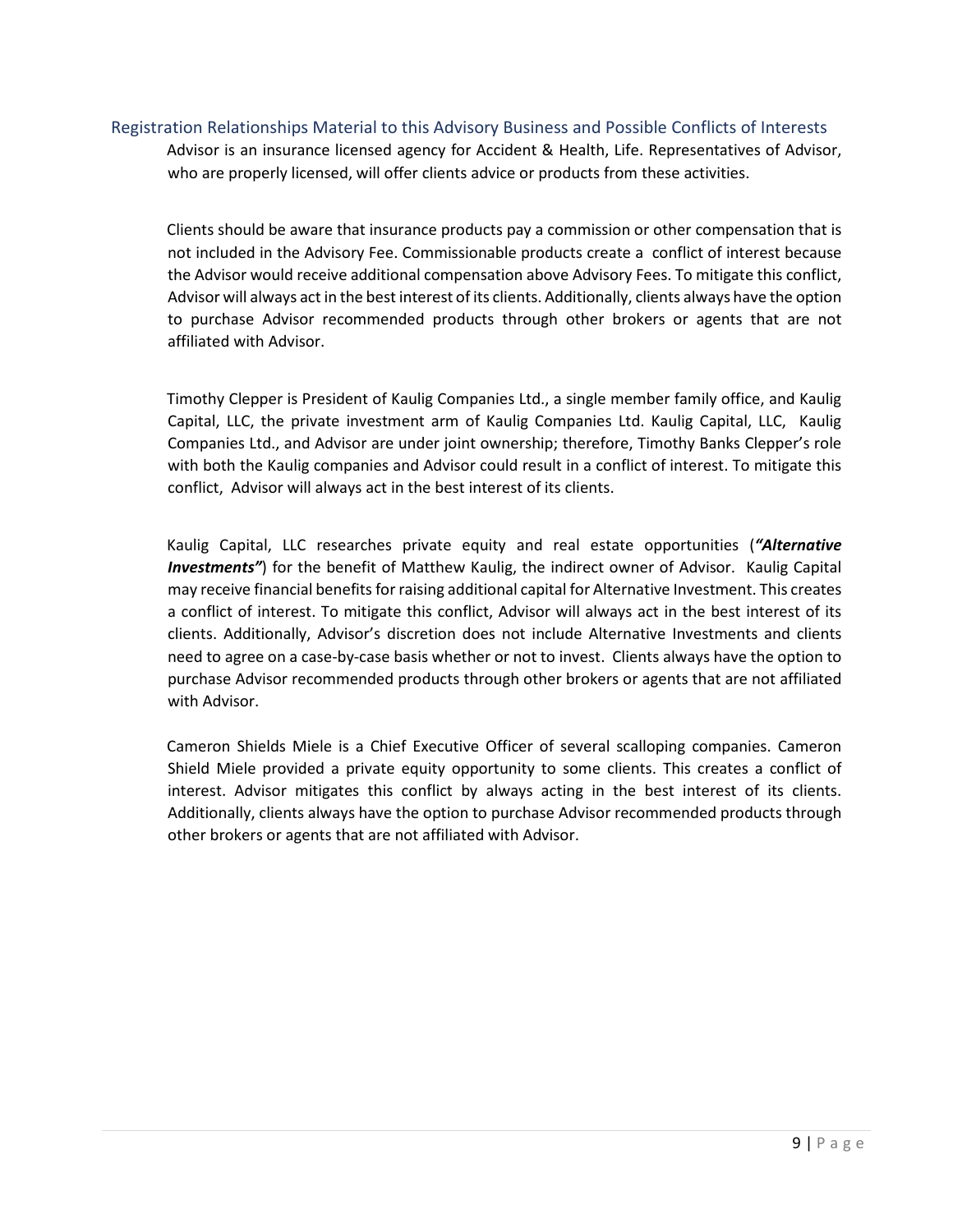## Selection of Other Advisors or Managers and How This Adviser is Compensated for Those **Selections**

In some cases, a third-party manager or Sub-Advisor is requested by the client or deemed in the client's best interest by Advisor. In these cases, the Advisor will enter into a Sub-Advisor arrangement with the third-party. The details of this Sub-advisor relationship will be detailed in their Form ADV Part 2A (Firm Brochure) or Form ADV Part 2A Appendix 1 (Wrap Fee Program Brochure) provided by the Sub-Advisor.

Sub-Advisor will direct the securities to be bought or sold, the share or dollar amount of securities to be bought or sold, and when the securities will be bought or sold. Client will be charged the Advisory Fee and the Sub-Advisor Advisory Fee. The Advisor or Sub-Advisor will cover most of the transaction charges. The fees not included in Advisory Fees for wrap services are detailed in Section 3 (Additional Fees and Charges) of this Agreement.

If a sub-advisor is discontinued, the account will revert to an Advisory Wrap Fee Program.

#### <span id="page-9-0"></span>Code of Ethics, Client Referrals, and Financial Information

Pursuant to SEC rule 204A-1, Advisor has a written Code of Ethics that covers the following areas: Prohibited Purchases and Sales, Insider Trading, Personal Securities Transactions, Exempted Transactions, Prohibited Activities, Conflicts of Interest, Gifts and Entertainment, Confidentiality, Service on a Board of Directors, Compliance Procedures, Compliance with Laws and Regulations, Procedures and Reporting, Certification of Compliance, Reporting Violations, Compliance Officer Duties, Training and Education, Recordkeeping, Annual Review, and Sanctions.

Advisor's Code of Ethics is available at no charge upon request to any client or prospective client. Requests for a copy of Advisors Code of Ethics should be directed to the contact information in Item 1: Cover Page of this document.

#### <span id="page-9-1"></span>Recommendations Involving Material Financial Interests

Advisor and its associated persons may have material financial interests in issuers of securities that Advisor may recommend for purchase or sale by clients. For example, Alternative Investments.

<span id="page-9-2"></span>This presents a conflict of interest. Advisor, or its related persons, may receive more compensation or a reduction in costs for recommending the Alternative Investment to clients. To mitigate this conflict, Advisor will always act in the best interest of its clients. Additionally, Advisor's discretion does not include Alternative Investments and clients need to agree on a case-by-case basis whether to invest. Clients always have the option to purchase Advisor recommended products through other brokers or agents that are not affiliated with Advisor.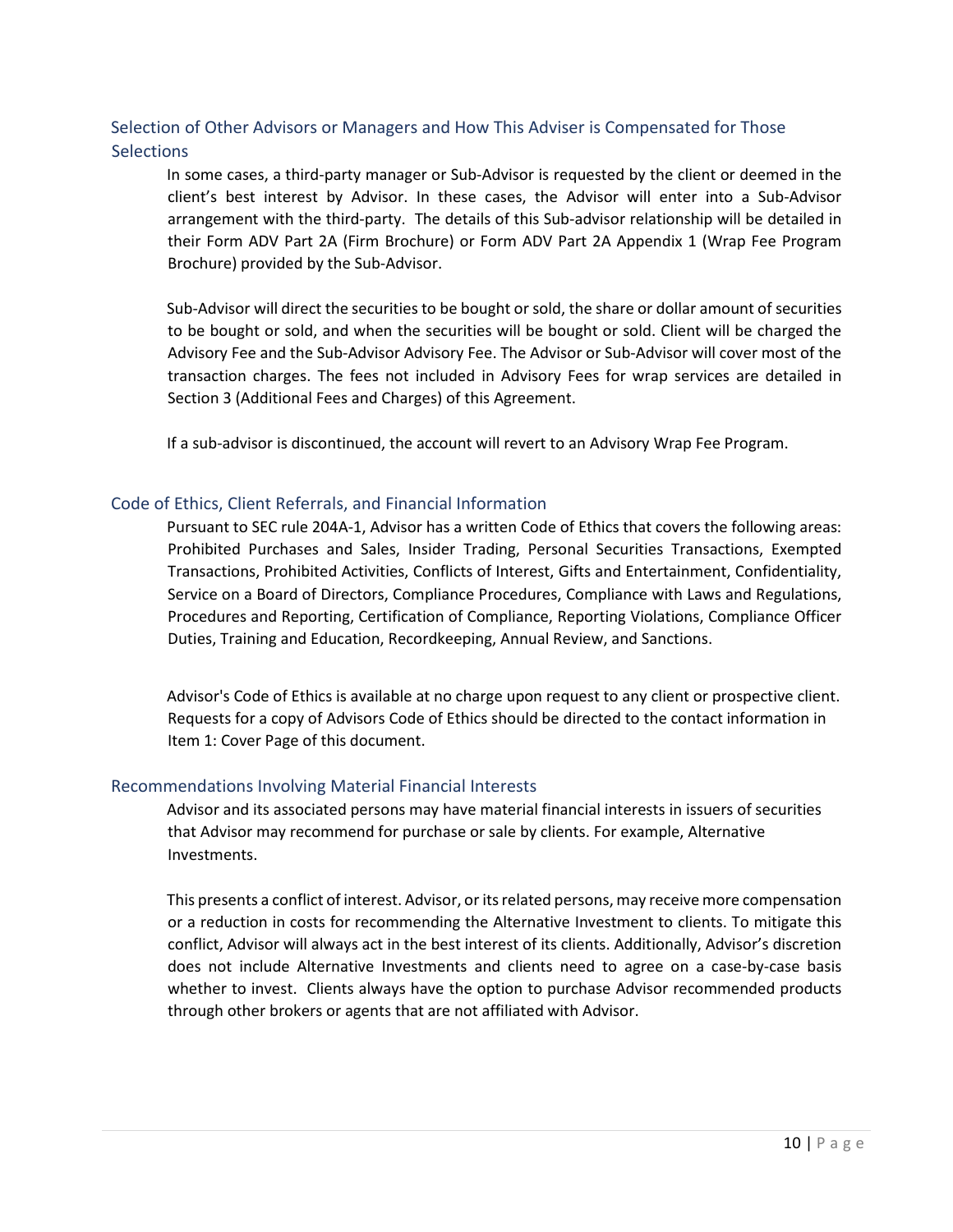#### Investing Personal Money in the Same Securities as Clients

From time to time, representatives of Advisor may buy or sell securities for themselves that they also recommend to clients. This creates a conflict of interest in that this may provide an opportunity for representatives of Advisor to buy or sell the same securities before or after recommending the same securities to clients. This type of activity could result in representatives profiting off the recommendations they provide to clients.

To mitigate this conflict, Advisor will never engage in trading that operates to the client's disadvantage when similar securities are being bought or sold. Advisor always acts in the best interest of the client consistent with its fiduciary duties.

The volume and dollar amount in which Advisor trades are unlikely to affect market prices. Even when transactions are executed in block / bulk trades. Nevertheless, block/bulk trading reports are reviewed against the trading activities of Advisors representatives regularly.

#### <span id="page-10-0"></span>Trading Securities At/Around the Same Time as Clients' Securities

From time to time, representatives of Advisor may buy or sell securities for themselves at or around the same time as clients. This creates a conflict of interest in that this may provide an opportunity for representatives of Advisor to buy or sell securities before or after recommending securities to clients resulting in representatives profiting off the recommendations they provide to clients.

To mitigate this conflict, Advisor will never engage in trading that operates to the client's disadvantage when similar securities are being bought or sold. Advisor always acts in the best interest of the client consistent with its fiduciary duties.

<span id="page-10-1"></span>The volume and dollar amount in which Advisor trades are unlikely to affect market prices. Even when transactions are executed in block / bulk trades. Nevertheless, block/bulk trading reports are reviewed against the trading activities of Advisors representatives regularly.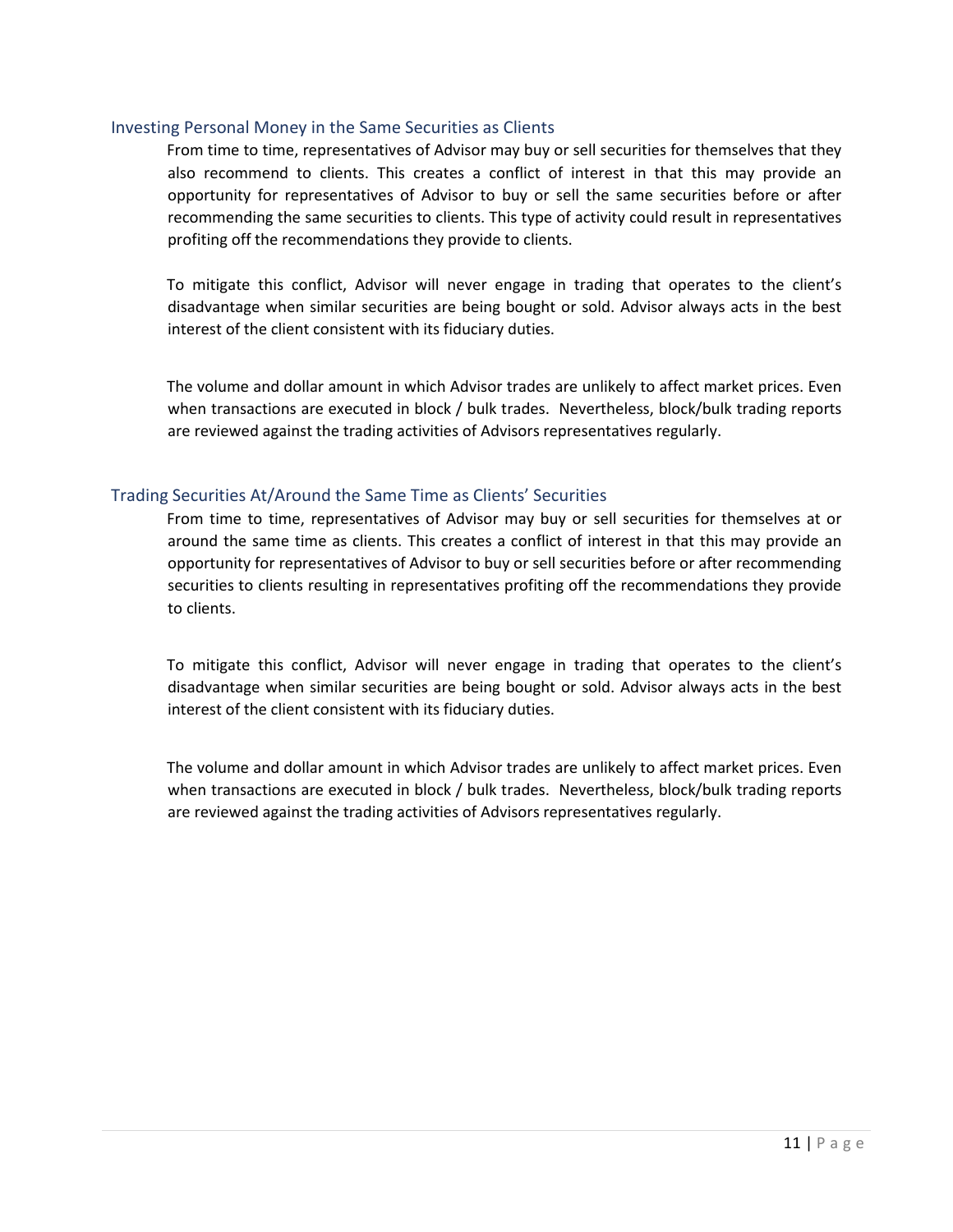#### Frequency and Nature of Periodic Reviews and Who Makes Those Reviews

Clients are offered an annual review with the servicing advisor in conjunction with the portfolio manager, if requested. During this review, the servicing manager will discuss the performance and allocation in the client's accounts as it related to their Investment Policy Statement.

Ellsworth Advisors servicing advisors are:



<span id="page-11-0"></span>Factors That Will Trigger a Non-Periodic Review of Client Accounts

Reviews may be triggered by material market, economic or political events, or by changes to a client's Investment Policy Statement. Investment Policy Statements can be and should be adjusted anytime the client has a change to their financial situation such as change in employment, adoption or birth of a child, change in marital status, residential move, or inheritance, etc.

#### <span id="page-11-1"></span>Content and Frequency of Regular Reports Provided to Clients

Each Client will be provided, at least quarterly, a report detailing the client's account, including assets held, asset value, transactions within the account, and amount of fees charged. This written report will come from TD Ameritrade Institutional.

Written performance reporting is also available quarterly or monthly at no additional charge.